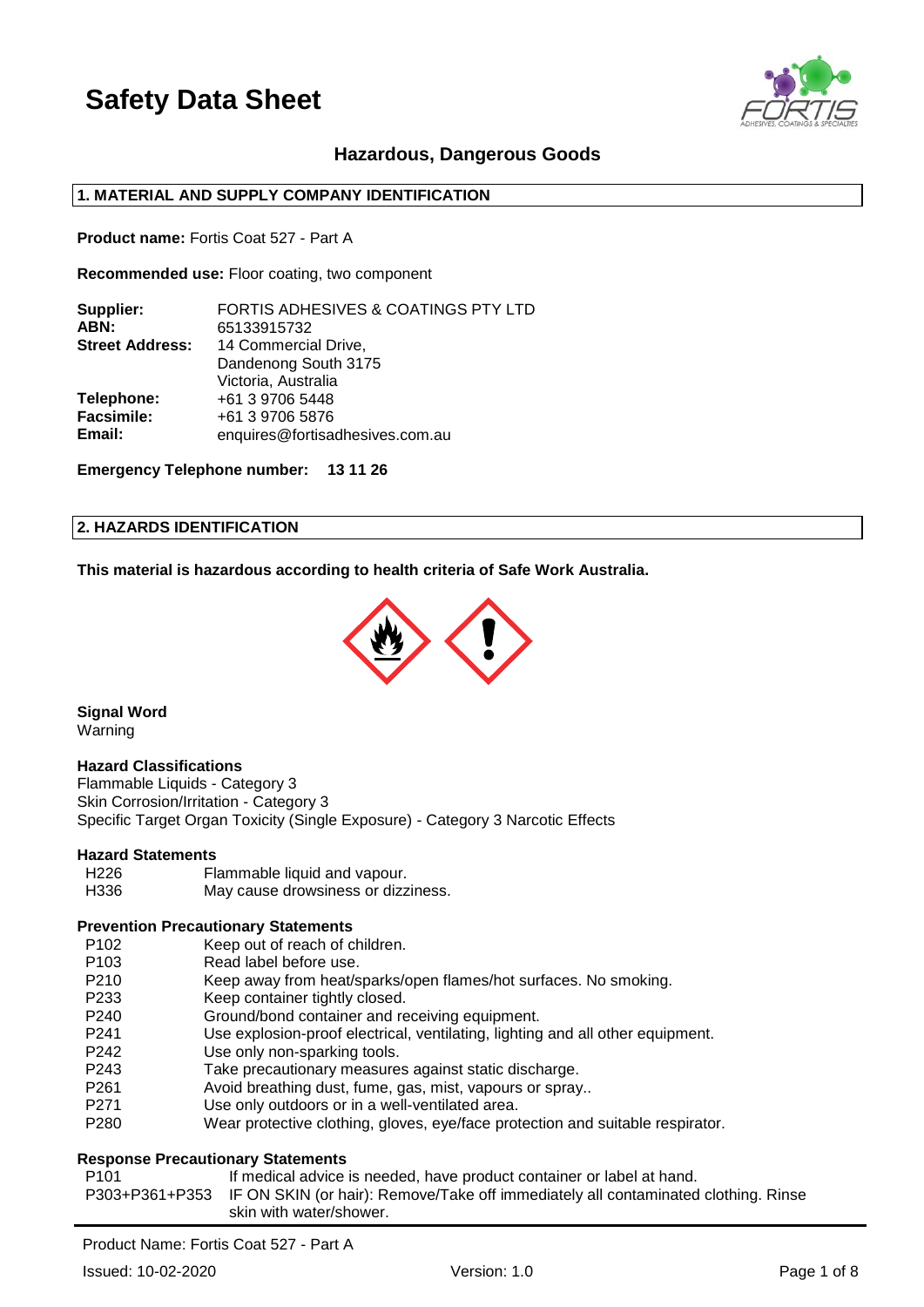

| P304+P340 | IF INHALED: Remove victim to fresh air and keep at rest in a position comfortable |
|-----------|-----------------------------------------------------------------------------------|
|           | for breathing.                                                                    |
| P312      | Call a POISON CENTRE or doctor/physician if you feel unwell.                      |
| P370+P378 | In case of fire: Use (insert appropriate media) for extinction.                   |

### **Storage Precautionary Statements**

| P403+P233 | Store in a well-ventilated place. Keep container tightly closed. |
|-----------|------------------------------------------------------------------|
| P403+P235 | Store in a well-ventilated place. Keep cool.                     |
| P405      | Store locked up.                                                 |

#### **Disposal Precautionary Statement**

P501 Dispose of contents/container in accordance with local, regional, national and international regulations.

## **Poison Schedule:**

### **DANGEROUS GOOD CLASSIFICATION**

Classified as Dangerous Goods by the criteria of the "Australian Code for the Transport of Dangerous Goods by Road & Rail" and the "New Zealand NZS5433: Transport of Dangerous Goods on Land".

#### **Dangerous Goods Class:** 3

| CAS NO    | <b>PROPORTION</b> |
|-----------|-------------------|
| 123-86-4  | 10-30 %           |
| 108-65-6  | 10-30 %           |
| 1330-20-7 | $< 5 \%$          |
|           | $30 - 60%$        |
|           | 100%              |
|           |                   |

## **4. FIRST AID MEASURES**

If poisoning occurs, contact a doctor or Poisons Information Centre (Phone Australia 131 126, New Zealand 0800 764 766).

**Inhalation:** Remove victim from exposure - avoid becoming a casualty. Remove contaminated clothing and loosen remaining clothing. Allow patient to assume most comfortable position and keep warm. Keep at rest until fully recovered. Seek medical advice if effects persist.

**Skin Contact:** If skin or hair contact occurs, remove contaminated clothing and flush skin and hair with running water. If swelling, redness, blistering or irritation occurs seek medical assistance. For gross contamination, immediately drench with water and remove clothing. Continue to flush skin and hair with plenty of water (and soap if material is insoluble). For skin burns, cover with a clean, dry dressing until medical help is available. If blistering occurs, do NOT break blisters. If swelling, redness, blistering, or irritation occurs seek medical assistance.

**Eye contact:** If in eyes wash out immediately with water. In all cases of eye contamination it is a sensible precaution to seek medical advice.

**Ingestion:** Rinse mouth with water. If swallowed, do NOT induce vomiting. Give a glass of water to drink. Never give anything by the mouth to an unconscious patient. If vomiting occurs give further water. Seek medical advice.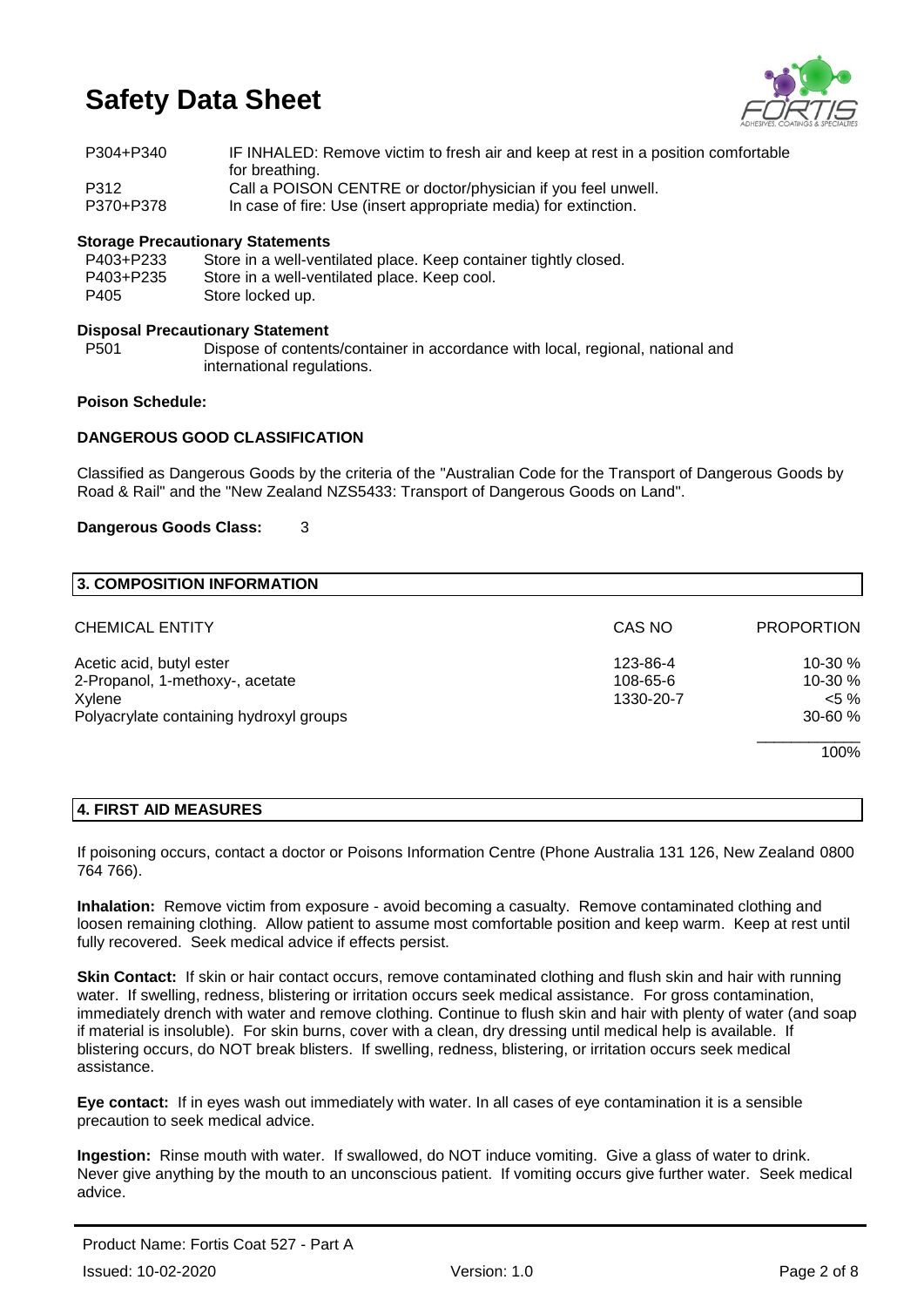

**PPE for First Aiders:** Personal protective equipment (PPE) must be suitable for the nature of the work and any hazard associated with the work as identified by the risk assessment conducted.

**Notes to physician:** Treat symptomatically.

### **5. FIRE FIGHTING MEASURES**

#### **Hazchem Code:** •3Y

**Suitable extinguishing media:** If material is involved in a fire use alcohol resistant foam or dry agent (carbon dioxide, dry chemical powder).

**Specific hazards:** Flammable liquid and vapour. May form flammable vapour mixtures with air. Flameproof equipment necessary in area where this chemical is being used. Nearby equipment must be earthed. Electrical requirements for work area should be assessed according to AS3000. Vapour may travel a considerable distance to source of ignition and flash back. Avoid all ignition sources. All potential sources of ignition (open flames, pilot lights, furnaces, spark producing switches and electrical equipment etc) must be eliminated both in and near the work area. Do NOT smoke.

**Fire fighting further advice:** Heating can cause expansion or decomposition leading to violent rupture of containers. If safe to do so, remove containers from path of fire. Keep containers cool with water spray. On burning or decomposing may emit toxic fumes. Fire fighters to wear self-contained breathing apparatus and suitable protective clothing if risk of exposure to vapour or products of combustion or decomposition.

### **6. ACCIDENTAL RELEASE MEASURES**

#### **SMALL SPILLS**

Wear protective equipment to prevent skin and eye contamination. Avoid inhalation of vapours or dust. Wipe up with absorbent (clean rag or paper towels). Collect and seal in properly labelled containers or drums for disposal.

## **LARGE SPILLS**

If safe to do so, shut off all possible sources of ignition. Clear area of all unprotected personnel. Slippery when spilt. Avoid accidents, clean up immediately. Wear protective equipment to prevent skin and eye contamination and the inhalation of vapours. Work up wind or increase ventilation. Contain - prevent run off into drains and waterways. Use absorbent (soil, sand or other inert material). Use a spark-free shovel. Collect and seal in properly labelled containers or drums for disposal. If contamination of crops, sewers or waterways has occurred advise local emergency services.

#### **Dangerous Goods - Initial Emergency Response Guide No:** 14

#### **7. HANDLING AND STORAGE**

**Handling:** Avoid eye contact and repeated or prolonged skin contact. Avoid inhalation of vapour, mist or aerosols.

**Storage:** Store in a cool, dry, well-ventilated place and out of direct sunlight. Store away from foodstuffs. Store away from incompatible materials described in Section 10. Store away from sources of heat and/or ignition. Store locked up. Keep container standing upright. Keep containers closed when not in use - check regularly for leaks.

This material is classified as a Class 3 Flammable Liquid as per the criteria of the "Australian Code for the Transport of Dangerous Goods by Road & Rail" and/or the "New Zealand NZS5433: Transport of Dangerous Goods on Land" and must be stored in accordance with the relevant regulations.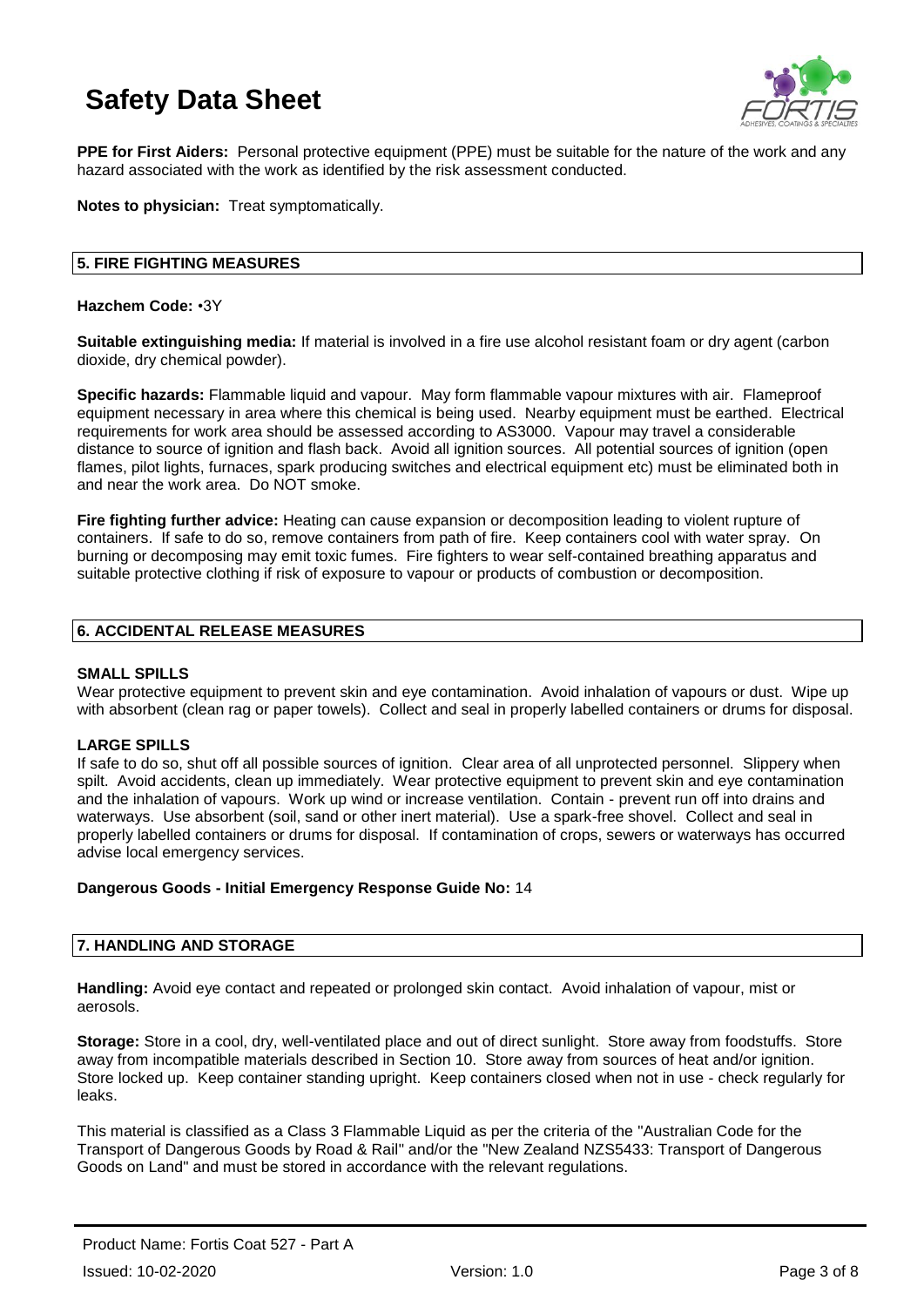

## **8. EXPOSURE CONTROLS / PERSONAL PROTECTION**

#### **National occupational exposure limits:**

|                              | TWA |       | <b>STEL</b> |       | <b>NOTICES</b> |
|------------------------------|-----|-------|-------------|-------|----------------|
|                              | ppm | mq/m3 | ppm         | mg/m3 |                |
| 1-Methoxy-2-propanol acetate | 50  | 274   | 100         | 548   | Sk             |
| n-Butyl acetate              | 150 | 713   | 200         | 950   | ۰              |
| Xylene                       | 80  | 350   | 150         | 655   |                |

As published by Safe Work Australia.

TWA - The time-weighted average airborne concentration over an eight-hour working day, for a five-day working week over an entire working life.

STEL (Short Term Exposure Limit) - the average airborne concentration over a 15 minute period which should not be exceeded at any time during a normal eight-hour workday.

'Sk' Notice - absorption through the skin may be a significant source of exposure. The exposure standard is invalidated if such contact should occur.

These Exposure Standards are guides to be used in the control of occupational health hazards. All atmospheric contamination should be kept to as low a level as is workable. These exposure standards should not be used as fine dividing lines between safe and dangerous concentrations of chemicals. They are not a measure of relative toxicity.

If the directions for use on the product label are followed, exposure of individuals using the product should not exceed the above standard. The standard was created for workers who are routinely, potentially exposed during product manufacture.

**Biological Limit Values:** As per the "National Model Regulations for the Control of Workplace Hazardous Substances (Safe Work Australia)" the ingredients in this material do not have a Biological Limit Allocated.

**Engineering Measures:** Ensure ventilation is adequate to maintain air concentrations below Exposure Standards. Use only in well ventilated areas. Use with local exhaust ventilation or while wearing appropriate respirator.

#### **Personal Protection Equipment:**

Personal protective equipment (PPE) must be suitable for the nature of the work and any hazard associated with the work as identified by the risk assessment conducted.

**Hygiene measures:** Keep away from food, drink and animal feeding stuffs. When using do not eat, drink or smoke. Wash hands prior to eating, drinking or smoking. Avoid contact with clothing. Avoid eye contact and repeated or prolonged skin contact. Avoid inhalation of vapour, mist or aerosols. Ensure that eyewash stations and safety showers are close to the workstation location.

## **9. PHYSICAL AND CHEMICAL PROPERTIES**

**Form:** Liquid

(Typical values only - consult specification sheet)  $N Av = Not available$ . N App = Not applicable

## **10. STABILITY AND REACTIVITY**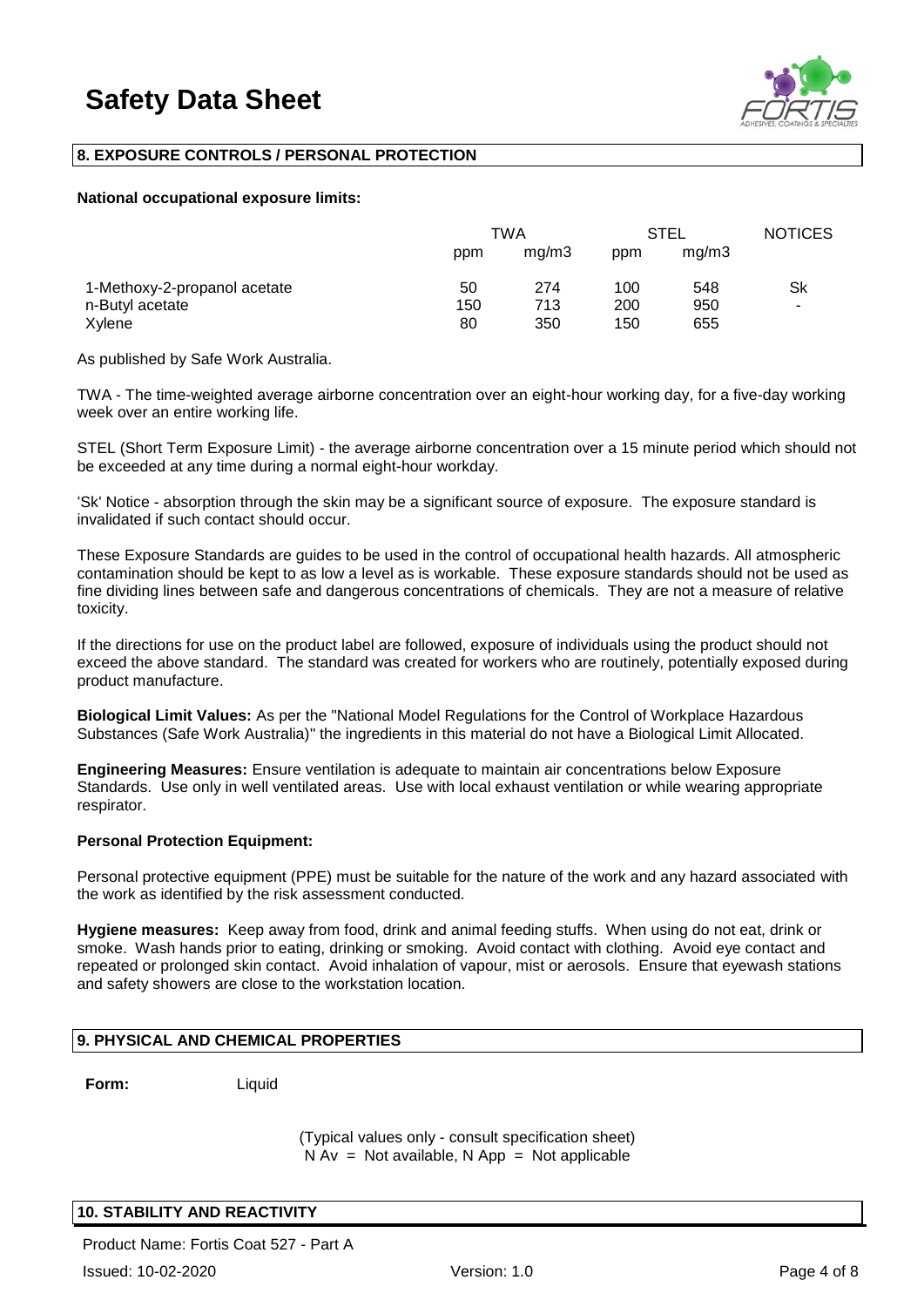

**Chemical stability:** This material is thermally stable when stored and used as directed.

**Conditions to avoid:** Elevated temperatures and sources of ignition.

**Incompatible materials:** Oxidising agents.

**Hazardous decomposition products:** Oxides of carbon and nitrogen, smoke and other toxic fumes.

**Hazardous reactions:** No known hazardous reactions.

#### **11. TOXICOLOGICAL INFORMATION**

No adverse health effects expected if the product is handled in accordance with this Safety Data Sheet and the product label. Symptoms or effects that may arise if the product is mishandled and overexposure occurs are:

### **Acute Effects**

**Inhalation:** Material may be an irritant to mucous membranes and respiratory tract. Inhalation of vapour can result in headaches, dizziness and possible nausea. Inhalation of high concentrations can produce central nervous system depression, which can lead to loss of co-ordination, impaired judgement and if exposure is prolonged, unconsciousness.

**Skin contact:** Contact with skin may result in irritation.

**Ingestion:** Swallowing can result in nausea, vomiting and irritation of the gastrointestinal tract.

**Eye contact:** May be an eye irritant.

#### **Acute toxicity**

**Inhalation:** This material has been classified as non-hazardous. Acute toxicity estimate (based on ingredients): LC50 > 20.0 mg/L for vapours or LC50 > 5.0 mg/L for dust and mist or LC50 > 20,000 ppm for gas

**Skin contact:** This material has been classified as non-hazardous. Acute toxicity estimate (based on ingredients): >2,000 mg/Kg bw

**Ingestion:** This material has been classified as non-hazardous. Acute toxicity estimate (based on ingredients): >2,000 mg/Kg bw

**Corrosion/Irritancy:** Eye: this material has been classified as not corrosive or irritating to eyes. Skin: this material has been classified as not corrosive or irritating to skin.

**Sensitisation:** Inhalation: this material has been classified as not a respiratory sensitiser. Skin: this material has been classified as not a skin sensitiser.

**Aspiration hazard:** This material has been classified as non-hazardous.

**Specific target organ toxicity (single exposure):** This material has been classified as a Category 3 Hazard. Exposure via inhalation may result in depression of the central nervous system.

## **Chronic Toxicity**

**Mutagenicity:** This material has been classified as non-hazardous.

**Carcinogenicity:** This material has been classified as non-hazardous.

**Reproductive toxicity (including via lactation):** This material has been classified as non-hazardous.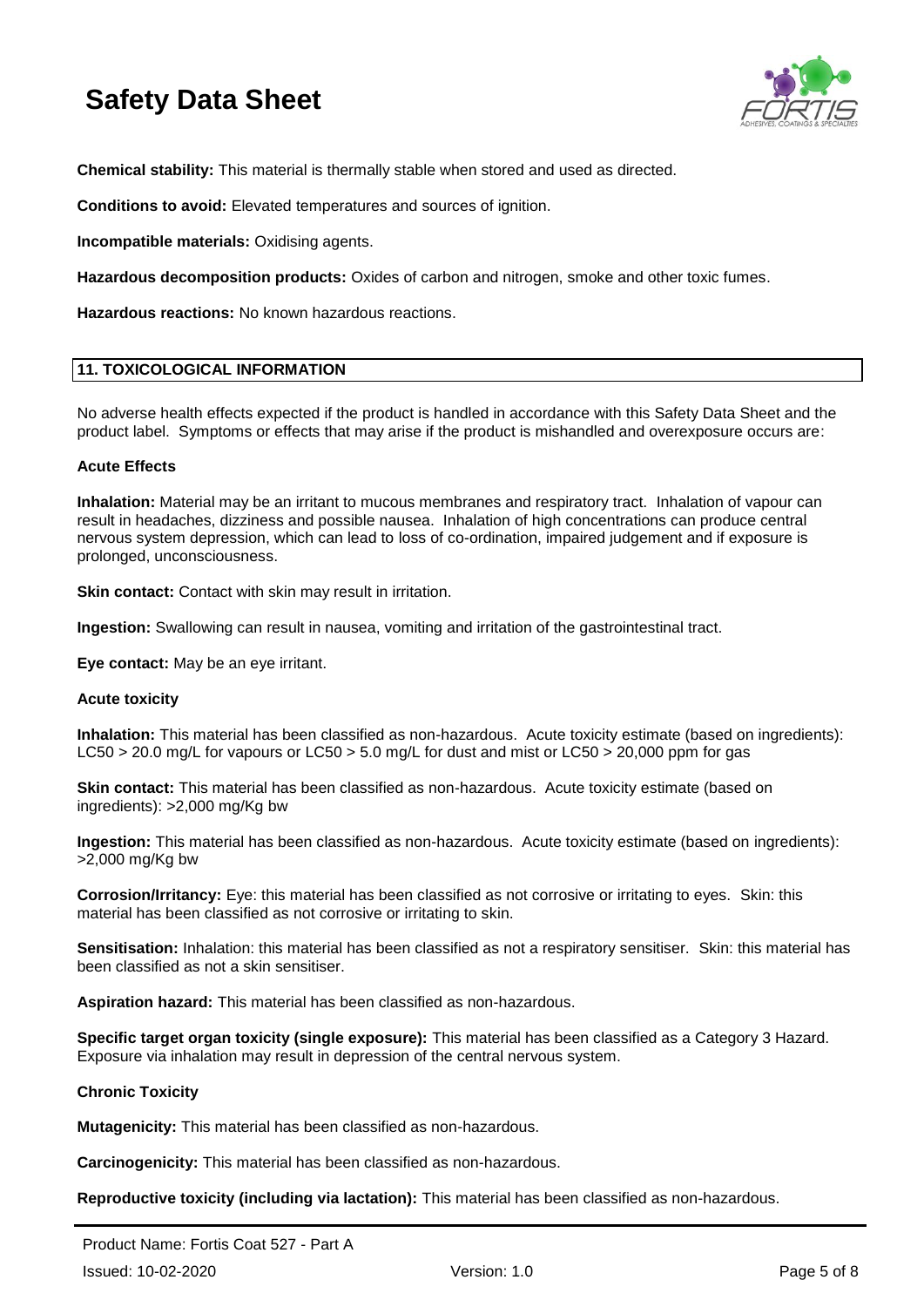

**Specific target organ toxicity (repeat exposure):** This material has been classified as non-hazardous.

#### **12. ECOLOGICAL INFORMATION**

Avoid contaminating waterways.

**Acute aquatic hazard:** This material has been classified as non-hazardous. Acute toxicity estimate (based on ingredients): >100 mg/L

**Long-term aquatic hazard:** This material has been classified as non-hazardous. Non-rapidly or rapidly degradable substance for which there are adequate chronic toxicity data available OR in the absence of chronic toxicity data, Acute toxicity estimate (based on ingredients): >100 mg/L, where the substance is not rapidly degradable and/or BCF  $<$  500 and/or log  $K_{ow}$   $<$  4.

**Ecotoxicity:** No information available.

**Persistence and degradability:** No information available.

**Bioaccumulative potential:** No information available.

**Mobility:** No information available.

#### **13. DISPOSAL CONSIDERATIONS**

Persons conducting disposal, recycling or reclamation activities should ensure that appropriate personal protection equipment is used, see "Section 8. Exposure Controls and Personal Protection" of this SDS.

If possible material and its container should be recycled. If material or container cannot be recycled, dispose in accordance with local, regional, national and international Regulations.

## **14. TRANSPORT INFORMATION**

#### **ROAD AND RAIL TRANSPORT**

Classified as Dangerous Goods by the criteria of the "Australian Code for the Transport of Dangerous Goods by Road & Rail" and the "New Zealand NZS5433: Transport of Dangerous Goods on Land".



| UN No:                              | 1263         |
|-------------------------------------|--------------|
| <b>Dangerous Goods Class:</b>       | 3            |
| <b>Packing Group:</b>               | Ш            |
| <b>Hazchem Code:</b>                | $\cdot$ 3Y   |
| <b>Emergency Response Guide No:</b> | 14           |
| <b>Proper Shipping Name:</b>        | <b>PAINT</b> |

**Segregation Dangerous Goods:** Not to be loaded with explosives (Class 1), flammable gases (Class 2.1), if both are in bulk, toxic gases (Class 2.3), spontaneously combustible substances (Class 4.2), oxidising agents (Class 5.1), organic peroxides (Class 5.2), toxic substances (Class 6.1), infectious substances (Class 6.2) or radioactive substances (Class 7). Exemptions may apply.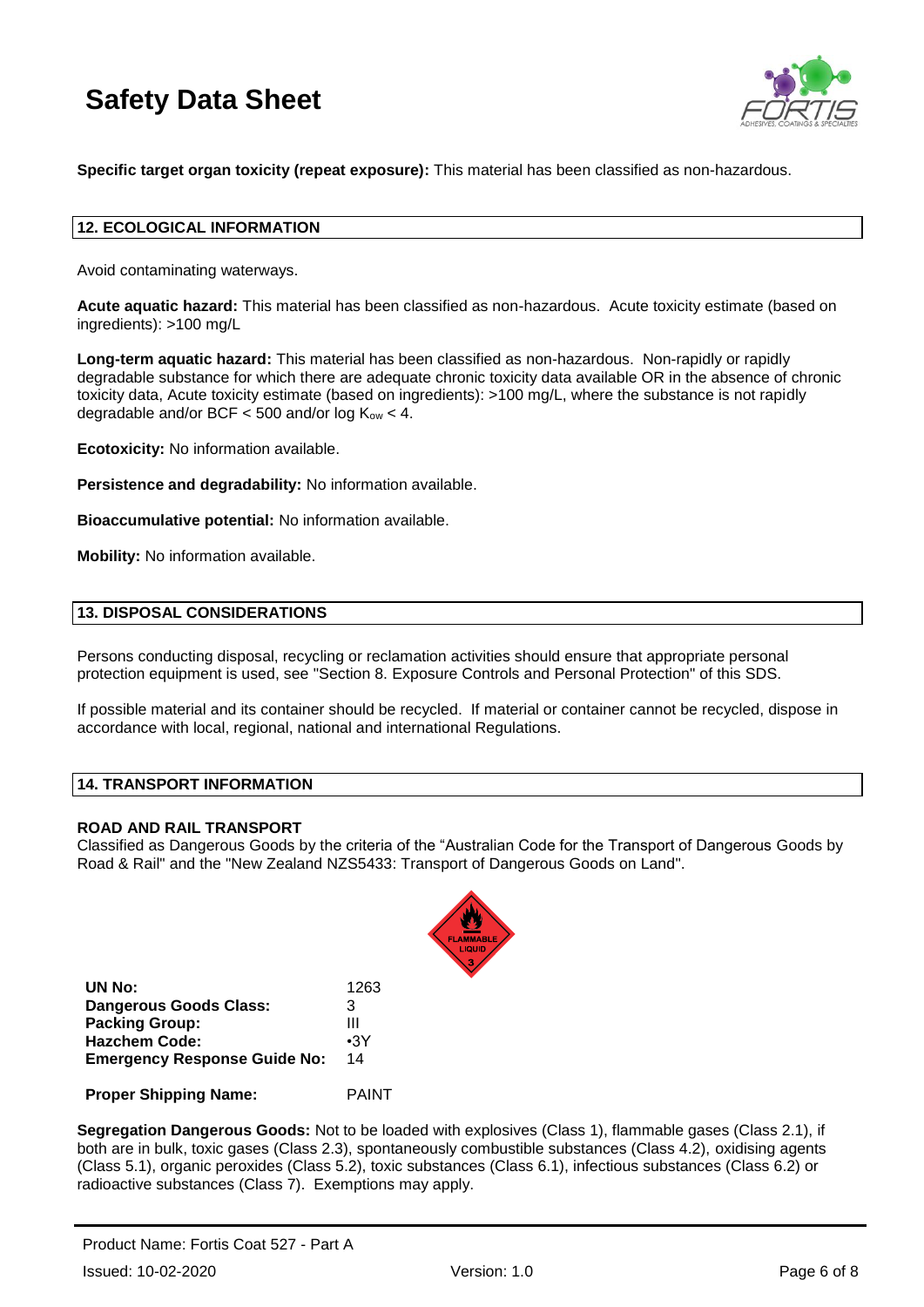

### **MARINE TRANSPORT**

Classified as Dangerous Goods by the criteria of the International Maritime Dangerous Goods Code (IMDG Code) for transport by sea. This material is classified as a Marine Pollutant (P) according to the International Maritime Dangerous Goods Code.



#### **AIR TRANSPORT**

Classified as Dangerous Goods by the criteria of the International Air Transport Association (IATA) Dangerous Goods Regulations for transport by air.



| UN No:                       | 1263         |
|------------------------------|--------------|
| Dangerous Goods Class:       | 3            |
| <b>Packing Group:</b>        | Ш            |
| <b>Proper Shipping Name:</b> | <b>PAINT</b> |

## **15. REGULATORY INFORMATION**

**This material is not subject to the following international agreements:** Montreal Protocol (Ozone depleting substances) The Stockholm Convention (Persistent Organic Pollutants) The Rotterdam Convention (Prior Informed Consent)

Basel Convention (Hazardous Waste)

International Convention for the Prevention of Pollution from Ships (MARPOL)

### **16. OTHER INFORMATION**

Reason for issue: First Issue

This information was prepared in good faith from the best information available at the time of issue. It is based on the present level of research and to this extent we believe it is accurate. However, no guarantee of accuracy is made or implied and since conditions of use are beyond our control, all information relevant to usage is offered without warranty. The manufacturer will not be held responsible for any unauthorised use of this information or for any modified or altered versions.

If you are an employer it is your duty to tell your employees, and any others that may be affected, of any hazards described in this sheet and of any precautions that should be taken.